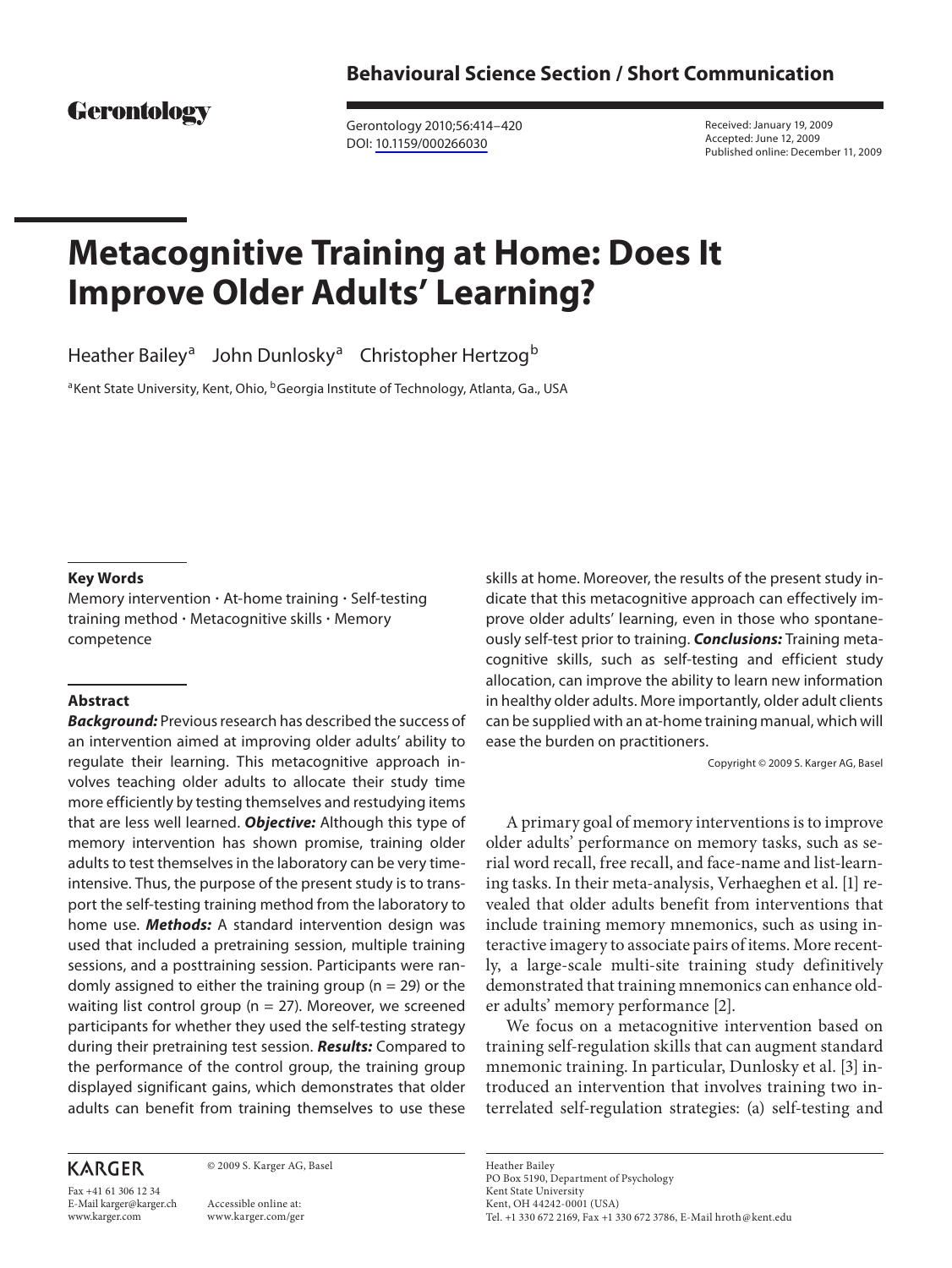(b) efficient allocation of study time. Specifically, for selftesting, older adults studied word pairs (e.g. chateau – castle) and then later tested their learning by covering the response for each pair, reading the cue alone (e.g. chateau), and then attempting to retrieve the response from memory. Then, they used the outcomes of these self-tests to decide whether and how long to restudy the pairs (i.e. study allocation). If they could not recall the correct response (e.g. castle), they were instructed to set that particular word pair aside for additional study. Thus, this metacognitive intervention involved training two component skills: (a) self-testing to discover which items have (versus have not) been learned, and (b) allocating subsequent study time to less well-learned items. The older adults' memory for the word pairs was assessed by a preand posttraining test. Dunlosky et al. [3] reported that performance gains from pre- to posttest were much greater for older adults trained in self-testing  $(d = 0.72)$  than for those in a randomized waiting list control group  $(d =$ 0.03).

 In the present study, we had two major goals. First, we sought to transport this metacognitive intervention from the laboratory to home use. Importing training programs into home environments is essential. Not only do some older adults have limited time or ability to attend training programs away from their homes, but training these skills requires involvement by trainers who may not always be available or affordable. Thus, widespread dissemination of a training technique will require self-administration by older adults. Fortunately, older adults report a high level of satisfaction with at-home training studies [4], and the effect sizes of studies using at-home manuals have been similar to laboratory training studies [1]. For a recent example, a multifactorial intervention in which older adults completed homework assignments demonstrated a significant training effect for both memory performance and self-efficacy [5] . To explore the efficacy of at-home training, we used a standard intervention design that included a pretraining session, multiple training sessions, and a posttraining session. The training sessions were completed in the home and consisted of assignments from a manual that described the two component skills of the metacognitive intervention: how to monitor performance via self-testing and then how to use it to decide which items to restudy. The manual was packaged with multiple lists of paired-associate items and instructions to help older adults to systematically practice these metacognitive skills across four training sessions in 2 consecutive weeks. The manual and related materials are available from the first author.

 Our second goal concerned evaluating the benefits of training a skill that an individual has used prior to exposure to a formal training program. For instance, some older adults have pre-experimental knowledge of effective mnemonic strategies, such as interactive imagery and sentence generation for associative learning [6], which may explain their spontaneous use of these mnemonics [7]. Most important, even though many older adults know about and use these mnemonics spontaneously, they also benefit from memory interventions that train them [1]. The same may apply to metacognitive training that involves training adults to self-test during study. Bottiroli et al. [unpubl. data] had older adults study paired associates (e.g. dog – spoon) for a paired-associate recall test (i.e. dog – ?). Over 50% of the older adults spontaneously used at least one of the component strategies (self-testing) from this metacognitive intervention, and they substantially outperformed those older adults who did not spontaneously self-test. Thus, a distinct possibility is that individuals who already test themselves while studying will not benefit any more from training that focuses on using this skill. If so, practitioners could prescreen older adults to ensure that the training focuses on only those skills that could benefit. Alternatively, the training itself makes explicit why self-testing can improve learning (because it helps to isolate unlearned items for further study) and also provides practice with two of the component skills involved in metacognition: selftesting and study allocation. Thus, older adults who spontaneously self-test may still benefit from metacognitive training.

 We evaluated these possibilities by screening participants during their pretraining test session. After completing the pretraining test, participants were asked to report any strategies they used during the task. If participants reported covering the to-be-remembered word or restudying unlearned items, they were designated as self-testers. In addition to those who did not self-test prior to training, we assessed whether self-testers could benefit from at-home training. Finally, we contrasted selfpaced and experimenter-paced criterion tests. On the self-paced test, participants studied word pairs on flashcards for up to 30 min. The participants determined how long and how many times they studied the word pairs. On the experimenter-paced test, word pairs were presented on a computer screen one time for 5 s each. The format of the self-paced, but not experimenter-paced, task allowed participants to cover the to-be-remembered word, test their memory for it, and determine whether or not they needed to restudy the word pair. Thus, as compared to the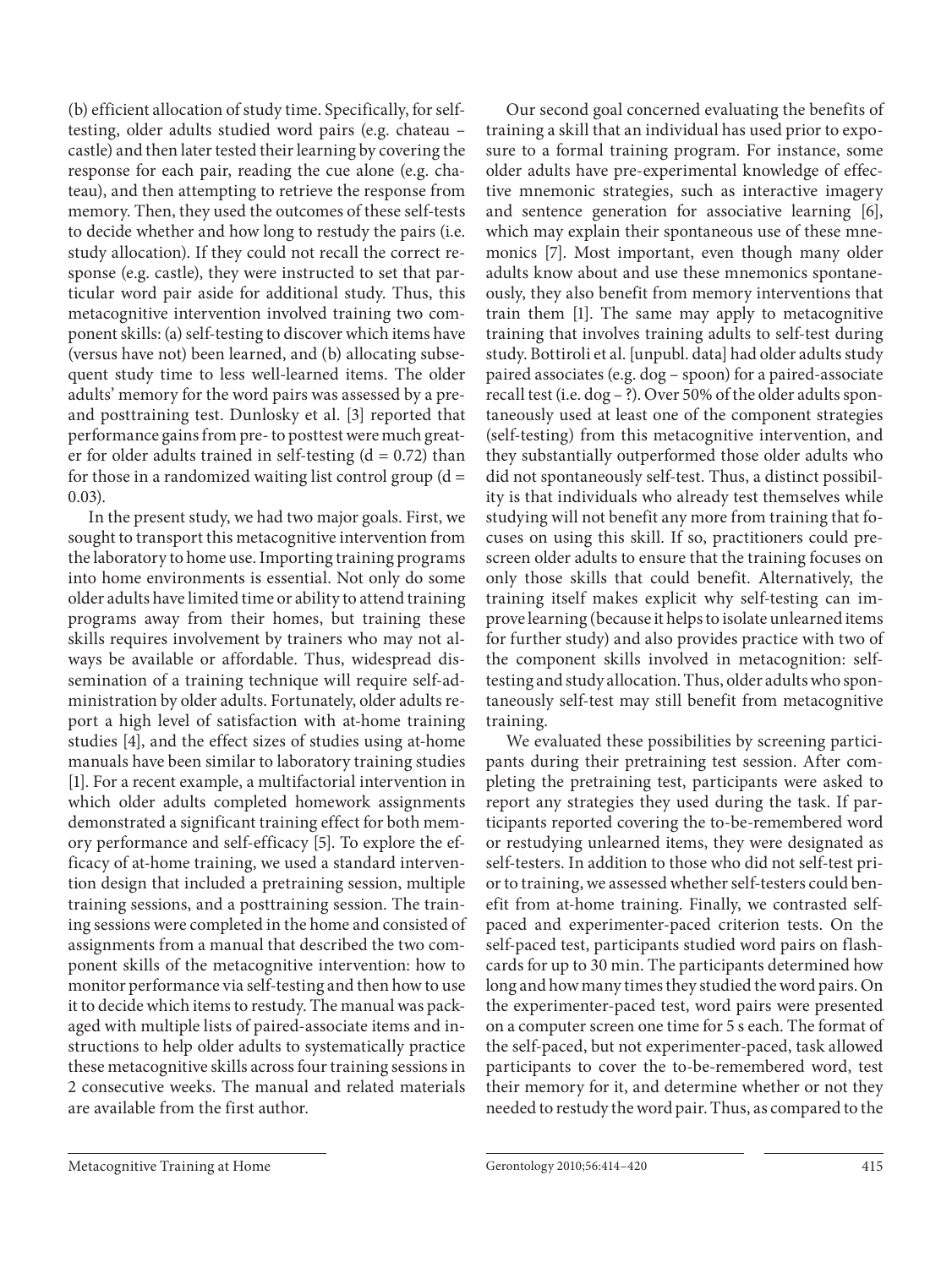#### **Table 1.** Demographic information

| Variable           | Non-testers |           |              | <b>Testers</b> |                         |         |  |
|--------------------|-------------|-----------|--------------|----------------|-------------------------|---------|--|
|                    | training    | control   | <sup>t</sup> | training       | control                 | t       |  |
| Age                | 69.7(1.7)   | 73.2(1.6) | $-1.51$      | 68.5(1.4)      | 68.8(2.0)               | $-0.12$ |  |
| Education          | 15.1(0.6)   | 14.0(0.3) | 1.66         | 14.4(0.9)      | 13.7(0.6)               | 0.74    |  |
| Vocabulary         | 19.3(1.8)   | 21.6(1.6) | $-0.95$      | 20.4(2.8)      | 22.1(1.6)               | $-0.55$ |  |
| Letter comparison  | 17.4(0.9)   | 15.5(1.1) | 1.36         | 19.4(1.0)      | 19.2(0.9)               | 0.04    |  |
| Pattern comparison | 31.6(1.8)   | 29.2(1.5) | 1.05         |                | $34.3(2.4)$ $31.5(1.1)$ | 1.16    |  |

Age ranged from 60 to 89 years. Education = the total number of years of education; maximum vocabulary score =  $36$ ; maximum letter comparison =  $42$ , and maximum pattern comparison = 60. Standard errors for the corresponding means are in parentheses. All p values >0.10.

experimenter-paced task, training gains should be larger for the self-paced task because it better affords the use of the metacognitive training.

#### **Methods**

#### *Participants*

 A total of 81 older adults were recruited through a newspaper advertisement in northeast Ohio. Four participants were excluded for reporting either a history of dementia, stroke, medications for memory problems, or previous participation in a memory improvement program during a phone screening process. The remaining 77 participants came to the laboratory for a pretraining session and were randomly assigned to one of two groups (metacognitive training or waiting list control). Of the 77 eligible participants, 21 (training,  $n = 12$ ; control,  $n = 9$ ) correctly recalled 35 or more words (out of 40) on the self-paced task. Data from these participants were excluded from further analyses because their performance was at a functional ceiling level, and hence could not benefit from training. After exclusions, a total of 29 older adults (12 females, 97% Caucasian) in the training group and 27 (15 females, 96% Caucasian) in the control group participated in this study. Groups did not significantly differ in age, vocabulary knowledge [8], or perceptual speed as measured by letter and pattern comparison [9] (table 1). Each person was paid USD 20 for his/her participation.

#### *Materials*

 Two memory tasks were administered during both the preand posttraining sessions. Both tasks involved learning nounnoun pairs and were either self-paced or experimenter-paced. Participants completed two versions of each task, and the order of administration (i.e. version A vs. version B) was counterbalanced across test sessions.

#### Self-Paced Task

 Participants studied 40 word pairs (e.g. jail – coffee) with each pair printed on a separate  $3 \times 5$  index card. They were given 30 min to learn as many pairs as possible and told they could study in any manner. After 30 min or less (if they self-terminated studying), participants were given a written cued-recall test with no time limit. The cue (e.g. jail – ) was provided for each item, and the participant wrote the corresponding response (e.g. coffee) in the space provided. Once they completed their recall test, participants were asked to report any techniques they used while studying the word pairs. That is, they were asked to write down all of the strategies they had used to help them remember the word pairs. If they reported covering the word or restudying unlearned items, they were classified as self-testers.

Experimenter-Paced Task

 Forty word pairs were presented individually at a fixed rate (5 s per pair) on a personal computer, with no opportunity for restudy. After the final pair was presented, they were given the recall test in the same written format used in the self-paced task.

#### At-Home Memory Improvement Manual

 The manual contained several lessons teaching the self-testing technique and four homework assignments that were to be completed during a 2-week period. For each assignment, participants studied two lists of paired associates (e.g. jail – coffee) using selftesting. The list lengths increased over the 2 weeks (from 5 up to 40 pairs), and a study time limit was imposed according to the level of difficulty (e.g. 5 min for 10 pairs). Prior to the study session for each list, instructions in the manual explained the steps of self-testing: (1) go through all of the flashcards and try to learn them, (2) go through the cards again and cover the word on the right and test your memory for it, (3) if you correctly recalled the word, set the card aside, but if you did not correctly recall it, place it at the back of the deck, and (4) repeat steps 1–3 until the time runs out or you have correctly recalled all of the words.

 Following study, participants turned to the response sheet in which all of the cues (e.g. jail) were listed along with a blank space to the right. They were instructed to write down the responses (e.g. coffee) in the corresponding blank. After recalling the words, participants graded their own answers using the flashcards and recorded the time spent studying each set. To ensure compliance, each participant in the training group received a phone call one week into the training program to check their progress. They also brought their completed assignments to the posttraining session for experimenter evaluation, and all participants complied with the training instructions.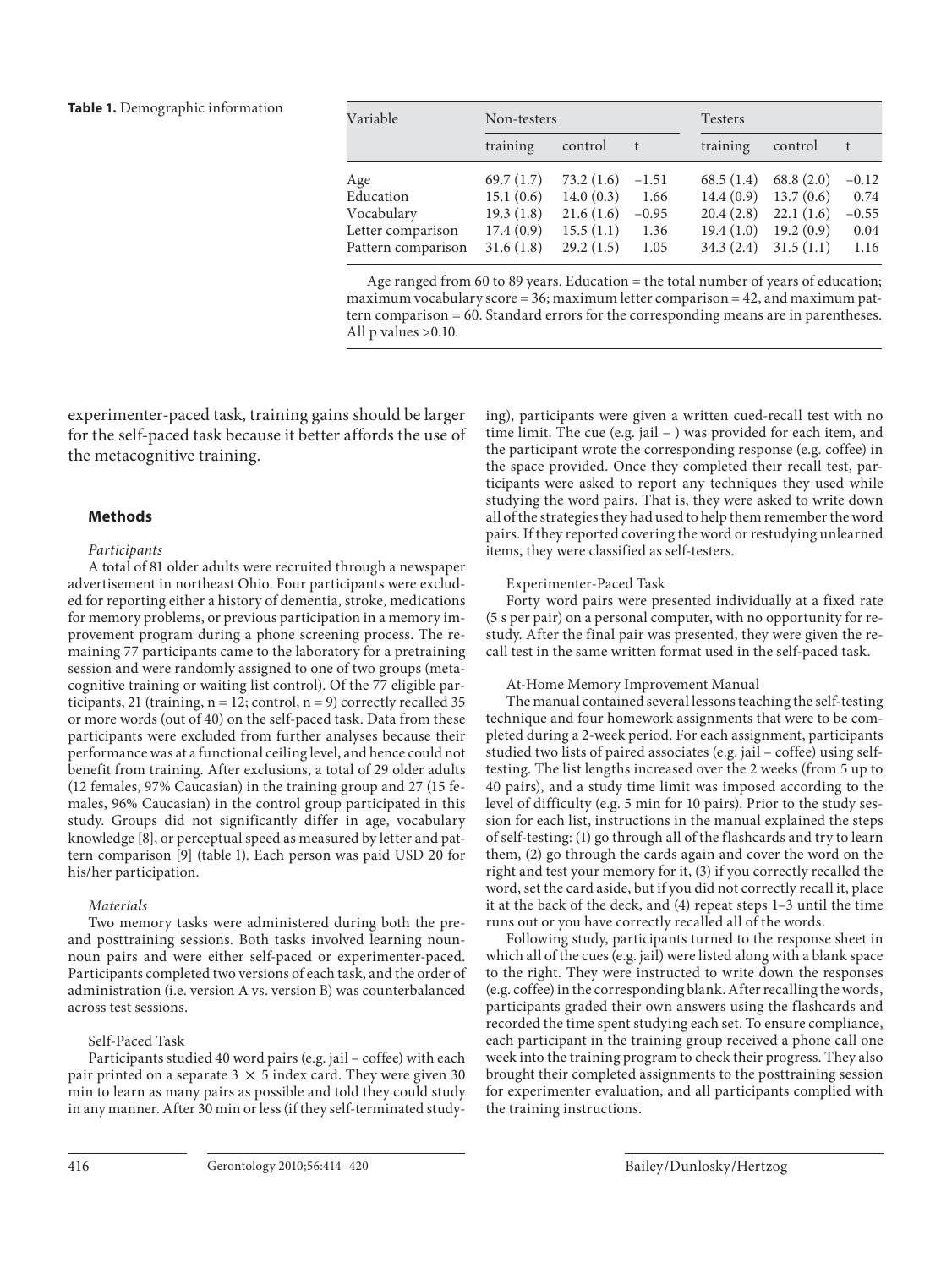

**Fig. 1.** Mean correct recall on self-paced paired-associate recall task. Asterisk indicates a significant training effect.

#### *Procedure*

 All participants completed a 1.5-hour pretraining and a 1 hour posttraining test session separated by 2 weeks. The training group worked on the assignments using the at-home manual during the 2-week period, whereas the waiting list control group completed the manual following their posttraining test session.

 Participants eligible after the phone screening were brought into the laboratory for the pretraining session. After completing a consent form, participants filled out a demographic questionnaire and underwent measures of vocabulary knowledge [8] and perceptual speed [9]. Next, the participants were given the selfpaced task followed by a global strategy report on which they wrote down all of the strategies they had used to help them remember the word pairs. Finally, participants completed the experimenter-paced task.

 Participants came back 2 weeks following their pretraining test session and completed, in this order, the self-paced task, another strategy report, and the experimenter-paced task, in both cases with different lists. Lists were assigned at random to pretest and posttest.

#### **Results**

 Ten participants from the training group and ten from the control group reported using at least one of the trained strategies (self-testing and study allocation) during the pretraining session; these participants comprised the *tester* group. Nineteen participants from the training group and 17 from the control group did not report using either of the two trained skills during the pretraining session; these participants comprised the *non-tester* group. Although the non-tester group did not use one of the target

skills during the pretraining test, they did report using other strategies. Specifically, 20% of the non-testers reportedly used rote repetition, 20% used imagery, 26% generated sentences, and 34% used some other form of word association. The implication of using these mnemonic strategies (especially effective ones, such as imagery) is that doing so may diminish any benefits that the tester group may gain from using the metacognitive skills. That is, whereas the tester group may benefit from using metacognitive skills, the non-tester group may benefit from using effective mnemonic strategies. This possibility seems unlikely given that the tester group also reported using a similar pattern of mnemonic strategies: 20% reportedly used rote repetition, 15% used imagery, 25% generated sentences, and 40% used word association. The reported amount of mnemonic strategy use did not differ significantly between the two groups (Mann-Whitney U  $>$  332.5, p  $>$  0.65), which suggests that both groups were equally likely to use standard mnemonic strategies.

 Furthermore, participants from the tester and nontester groups did not differ significantly on a variety of demographic variables. As shown in table 1, participants in each group did not differ in age, processing speed, vocabulary, or years of education, all  $p$  values  $> 0.10$ .

#### *Self-Paced and Experimenter-Paced Recall*

 To evaluate the a priori predictions, we conducted a 2 (intervention group: training versus control)  $\times$  2 (tester: non-tester versus tester)  $\times$  2 (session: pretraining versus posttraining) mixed analysis of variance separately for the self-paced task and experimenter-paced task. We also tested the homogeneity of variances assumption given the smaller sample size in the tester group. The Levene test for equality of variances was not significant either on the self-paced task,  $F(1, 54) = 0.34$ ,  $p = 0.57$ , or on the experimenter-paced task,  $F(1, 54) = 0.41$ ,  $p = 0.53$ , indicating the variances in the tester and non-tester groups are acceptably homogeneous.

 For the self-paced task, the mean proportion of correctly recalled items is shown in figure 1. The expected intervention group  $\times$  session interaction was significant,  $F(1, 53) = 4.34, p < 0.05, \eta^2 = 0.06$ , demonstrating that manual-based training in the home produced gains in memory performance from pre- to posttraining sessions beyond that expected by practice effects (i.e. the gains demonstrated by the control group). Although performance tended to be greater overall for testers than nontesters, the main effect for testers only approached significance,  $F(1, 53) = 2.45$ ,  $p = 0.12$ . The tester  $\times$  session

Metacognitive Training at Home  $\frac{1}{2}$  417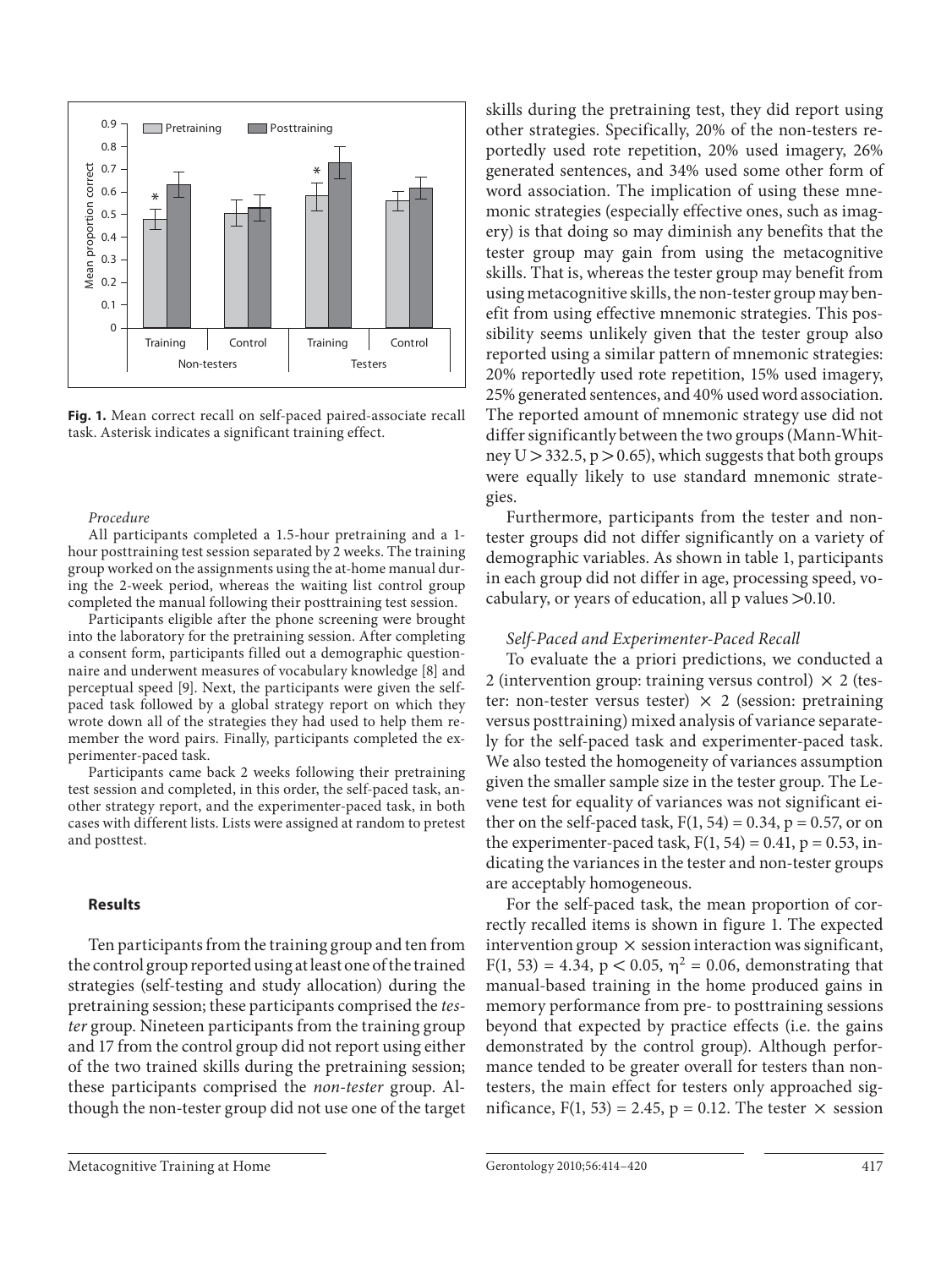interaction was not significant,  $F < 1$ . Both the non-tester group  $(d = 0.62$  [10]) and the tester group  $(d = 0.66)$  benefited from training.

 The experimenter-paced task does not afford the use of the self-testing strategy, so we predicted no training gains on this task. The tester  $\times$  session interaction was not significant,  $F < 1$ , so we present the mean values collapsed across the tester group. Participants in the training group correctly recalled  $3.8$  (SEM = 0.6) items during their pretraining test and  $4.9$  (SEM = 0.6) items during their posttraining test. Participants in the control group correctly recalled  $3.3$  (SEM = 0.7) items during their pretraining test and  $4.6$  (SEM = 0.7) items during their posttraining test. As predicted, the intervention group  $\times$  session interaction was not significant,  $F < 1$ , indicating that performance on the experimenter-paced task was not influenced by training.

# *Study Times*

 For the self-paced task, a 30-min time limit was imposed, but some participants ended the study session indicating they were ready for the recall test (control  $= 1$ , training = 7 at pretraining; control = 0, training = 4 at posttraining). Mean study time significantly increased for the non-testers in the training group from 28.2 min (SEM =  $0.9$ ) during the pretraining test to 29.8 min (SEM = 0.2) during the posttraining test,  $t(18) = 1.84$ , p  $>$ 0.05,  $d = 0.60$ . Study time for the self-testers in the training group did not change significantly from pre- to posttraining sessions. Their mean study time was 29.4 min  $(SEM = 0.6)$  during the pretraining test and 29.6 min (SEM = 0.3) during the posttraining test. Study time for participants in the waiting list control group also did not change from pre- to posttraining tests,  $t < 1.0$ . On average, non-testers in the control group spent 29.9 min (SEM = 0.1) studying during the pretraining test and 30 min (SEM = 0.0) during the posttraining test, and all of the testers spent the entire 30 min during both tests.

# **Discussion**

 In the current study, we had two goals: to evaluate the efficacy of an at-home metacognitive intervention and to examine these effects after prescreening for those who were already using the to-be-trained strategy. Concerning the former goal, the results provide further support for the benefits of training the component metacognitive skills involved in study, while demonstrating the success of at-home training. In fact, the effect size for metacognitive training completed by older adults at home  $(d = 0.63;$ collapsed across testing groups) was nearly as large as the effect size when training was conducted in the laboratory  $(d = 0.72$  [3]). Thus, practitioners can promote self-regulated learning by supplying older adult clients with an easy-to-use training manual, which is available from any of the authors. Moreover, these metacognitive skills can easily supplement other mnemonic interventions, as demonstrated by Dunlosky et al. [3]. In this study, larger gains were enjoyed by a group of older adults who received mnemonic strategy training (e.g. using interactive imagery) *and* metacognitive training than by a group who received mnemonic strategy training alone.

 Concerning the second goal, participants benefited from the metacognitive intervention regardless of whether they initially reported using self-testing or not. One reason is that even when some older adults report using self-testing or study allocation to regulate their learning, they may not use this strategy consistently across all items without training. After training, they may simply use these metacognitive skills more often across the list. An analogous situation was reported by Dunlosky and Hertzog [7] who reported that (a) uninstructed older adults sometimes used mnemonic strategies (e.g. interactive imagery) to study paired associates, yet (b) older adults who were instructed to produce these strategies used them more often, which in turn benefited their recall. Another reason that testers may have benefited is that training involved two components of self-regulated study – both self-testing and its use in study allocation – that required a great deal of practice. In other words, metacognitive training may improve learning not only by increasing the overall use of these component skills across a list, but also by increasing the *quality* of their use. A practical implication is that screening for prior use of the targeted skills likely is unnecessary because even those who spontaneously self-tested or efficiently allocated study time benefited from training.

 Although this metacognitive intervention was successful in improving memory performance, some potential limitations of this study should be mentioned. First, given a larger sample size, perhaps we would have detected significantly larger training gains in the non-tester group as compared to the tester group. Accordingly, our major conclusion here is that testers and non-testers can benefit from this metacognitive intervention, and not that the size of this benefit was identical for both groups. Second, by excluding older adults based on a history of dementia or other diagnosed memory problems, we cannot evaluate the generalizability of these training benefits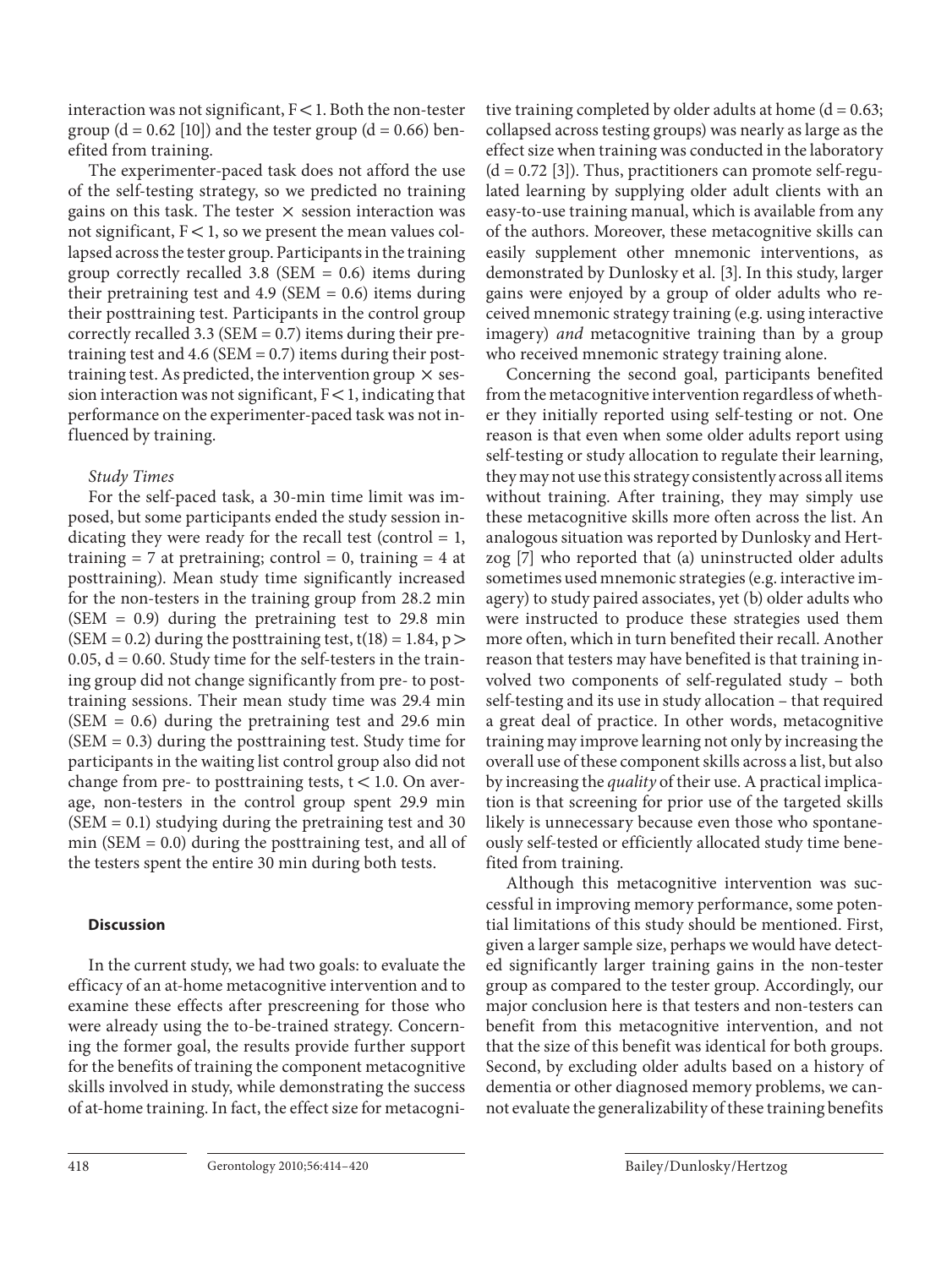to non-healthy adults. However, Camp [11] has demonstrated that adults diagnosed with dementia of the Alzheimer's type (DAT) can learn new information when the information is repeatedly tested across increasing intervals. Although the author demonstrated the benefits of using this spaced-retrieval technique, the DAT participants went through training sessions with a qualified practitioner, because the DAT participants would be unable to train themselves. Thus, although interventions based on self-testing – as in the current metacognitive intervention – can benefit older adults' learning, an athome version of this intervention may be mainly beneficial to older adults who are relatively high functioning.

 Finally, the present intervention research focused exclusively on whether at-home training would benefit older adults' learning, as shown previously when experienced trainers conducted the intervention [3] . We did not expand the protocol to include either criterion tests that were delayed a great deal after training or those that were not explicitly trained in the manual; thus, we could not examine how long the trained skills were maintained or whether they would transfer to other tasks. Concerning the former, given how simple the component skills (selftesting and study allocation) are to understand and how easy they are to master, we suspect that the benefits of this intervention will be maintained over long intervals. If they are not maintained, a brief reminder to self-test and allocate appropriately may be enough for older adults to regain the benefits initially enjoyed after training. As for transfer, Dunlosky et al. [3] also included an untrained criterion task (self-paced study of individual words followed by free recall), and the benefits of the metacognitive intervention that focused on training paired-associate learning did not transfer to this free-recall task. Given that transfer may be most likely when training focuses on the broader applicability of the component skills across many contexts  $[12, 13]$ , the metacognitive intervention may produce considerable transfer when the component metacognitive skills are practiced with multiple tasks during training. Importantly, these maintenance and transfer issues can be systematically explored using versions of the at-home training manual, which also makes it a valuable tool for training research.

 Future research concerning metacognitive training also should assess the maintenance of training gains. In the present study, participants demonstrated significant gains in associative learning immediately following training; however, the long-term benefits of the metacognitive skills were not measured. Previous research has indicated that the likelihood of obtaining long-term benefits can be

increased by offering supplemental attentional and relaxation training [14] or by offering booster training [2]. Moreover, recent evidence from the testing-effects literature suggests that metacognitive training could be even more effective if participants are taught to use a different allocation policy. The training program used here teaches older adults to self-test and then to drop from study those items that they can currently recall. Although dropping recalled items is efficient because more time is available for restudying unlearned items [15], this method may not optimize memory performance [16], because items that are recalled once still benefit from further testrestudy trials [17]. In fact, encouraging participants to drop items after only one correct recall could explain why metacognitive training has not always improved older adults' learning [18]. Thus, one possible means of enhancing the benefits of metacognitive training would be to encourage participants to correctly recall items more than once before removing them from further study.

 In summary, metacognitive training administered with a take-home manual benefited older adults' learning, regardless of whether the adults reported using the strategy prior to training. This training technique can be easily combined with other effective mnemonic strategies that boost learning and hence shows much promise for promoting memory competence in late adulthood.

#### **Acknowledgement**

 This research was supported by a grant from the National Institute on Aging, one of the National Institutes of Health (R37 AG13148).

- **References** 21 Verhaeghen P, Marcoen A, Goossens L: Improving memory performance in the aged through mnemonic training: a meta-analytic study. Psychol Aging 1992;7:242–251.
	- 2 Ball K, Berch DB, Helmers KF, Jobe JB, Leveck MD, Marsiske M, Rebok GW, Smith DM, Tennstedt SL, Unverzagt FW, Willis SL: Effects of cognitive training interventions with older adults: a randomized controlled trial. JAMA 2002;288:2271–2281.
	- 3 Dunlosky J, Kubat-Silman AK, Hertzog C: Training monitoring skills improves older adults' self-paced associative learning. Psychol Aging 2003;18:340–345.
	- 4 Woolverton M, Scogin F, Shackelford J, Black S, Duke L: Problem-targeted memory training for older adults. Neuropsychol Dev Cogn B Aging Neuropsychol Cogn 2001;8:241– 255.